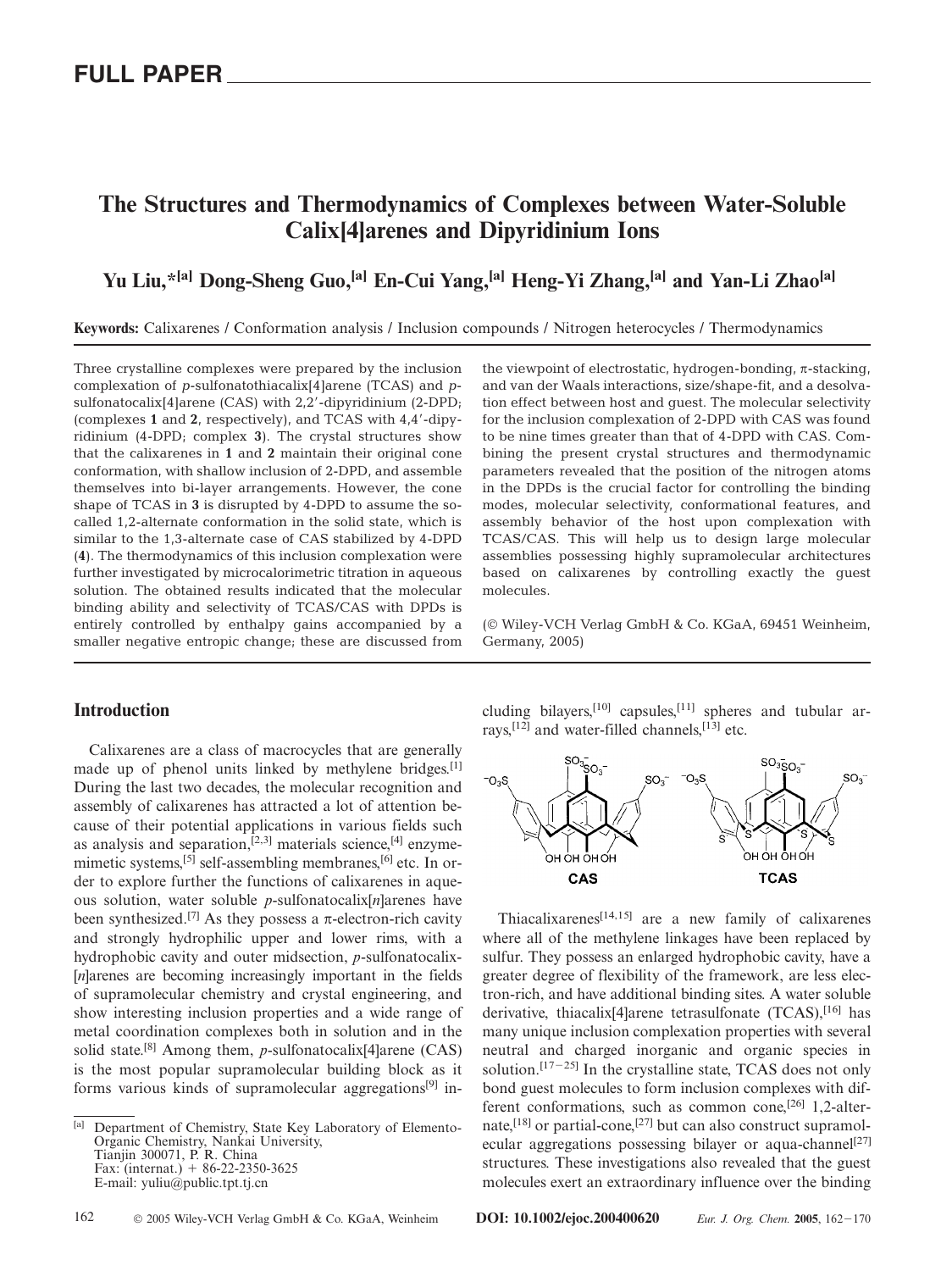modes, conformational features, and assembly behavior upon complexation of both CAS and TCAS. However, to the best of our knowledge, there are few studies focused on understanding how the slight difference between host or guest structures affects the inclusion modes and binding abilities of the resulting calixarene complexes both in solution and the solid state,<sup>[28]</sup> although such studies are very significant for comprehension of the correlation between the structural feature and the molecular-recognition ability of the host-guest complexes.

In the present work we wish to report three crystal structures — the inclusion complexation of TCAS with 2,2-dipyridinium (2-DPD) (**1**), CAS with 2-DPD (**2**), and TCAS with  $4.4'$ -dipyridinium  $(4-DPD)$   $(3)$  — and the thermodynamic origins of the molecular selectivity of binding between TCAS/CAS and DPDs in aqueous solution. It is of particular interest to examine the influence of the different heteroatom position in DPDs on the conformational features, binding ability, and assembly behavior of CAS or TCAS. A comparison of the crystal structures with the thermodynamic parameters of the resulting complexes of CAS/TCAS and DPDs, together with the reported complex of CAS with 4-DPD (**4**),[29] will help us to understand the mechanism of molecular recognition and assembly of the calixarenes.

### **Results and Discussion**

#### **Crystal Structures**

Complexes  $1-3$  crystallize in the triclinic space group  $P\overline{1}$ , the monoclinic space group  $P2_1/n$ , and the triclinic space group  $\overline{PI}$ , respectively, with the asymmetric unit comprising one TCAS, 2.5 2-DPD, and 4.5 water molecules of crystallization for **1**, one CAS (two of its sulfonate groups are protonated), one diprotonated 2-DPD, and 7.5 water molecules of crystallization for **2**, and one TCAS, 2 4-DPDs, and two water molecules of crystallization for **3**. Among these crystal structures, the calixarenes in **1** and **2** retain the cone conformation, with 2-DPD included in the cavity, and present extended structures of bilayer arrangements, with each layer being composed of  $π$ -stacked calixarenes in opposite directions. However, the common cone-shape of TCAS in **3** is disrupted by 4-DPD, which forms complicated intermolecular hydrogen-bonding interactions and enforces a novel 1,2-alternate conformation. In light of the 1,3-alternate conformer of CAS stabilized by 4,4'-DPD,<sup>[29]</sup> one may reasonably deduce that the difference of the heteroatom position in DPD plays a critical role in influencing the conformational features and even assembly behavior of the host molecules, which is in agreement with our previous results.[30]

In the structure of **1** there are 2.5 2-DPD cations per unit cell and one TCAS anion; the two *cis*-2-DPDs are monoprotonated and the other half *trans*-2-DPD and one of the sulfonate groups of the calixarene are also protonated. As shown in Figure 1, one of the pyridine rings in 2-DPD penetrates into the cavity of TCAS to a depth of  $4.388 \text{ Å}^{[31]}$ and is stabilized by the formation of one nonconventional hydrogen bond  $(C31 - O16: 3.115 \text{ Å})$ . The angle made by the plane of the aromatic guest with the plane of the S atoms is 63.0°. The other 2-DPD counterions are restricted in the hydrophilic or hydrophobic layer. In addition, a dimeric arrangement is observed in which the 2-DPD included within the thiacalixarene cavity is linked to a sulfonate group of the thiacalixarene in an adjacent layer by an N-H···O hydrogen-bonding interaction (N2-O14: 2.806)  $\AA$ ) across the hydrophilic layer (Figure 2). In this case, the



Figure 1. View of the crystal structure of **1**; the other 2-DPDs, disordered water molecules, and all the hydrogen atoms have been omitted for clarity; the broken line between O16 and C31 represents the host-guest nonconventional hydrogen bonds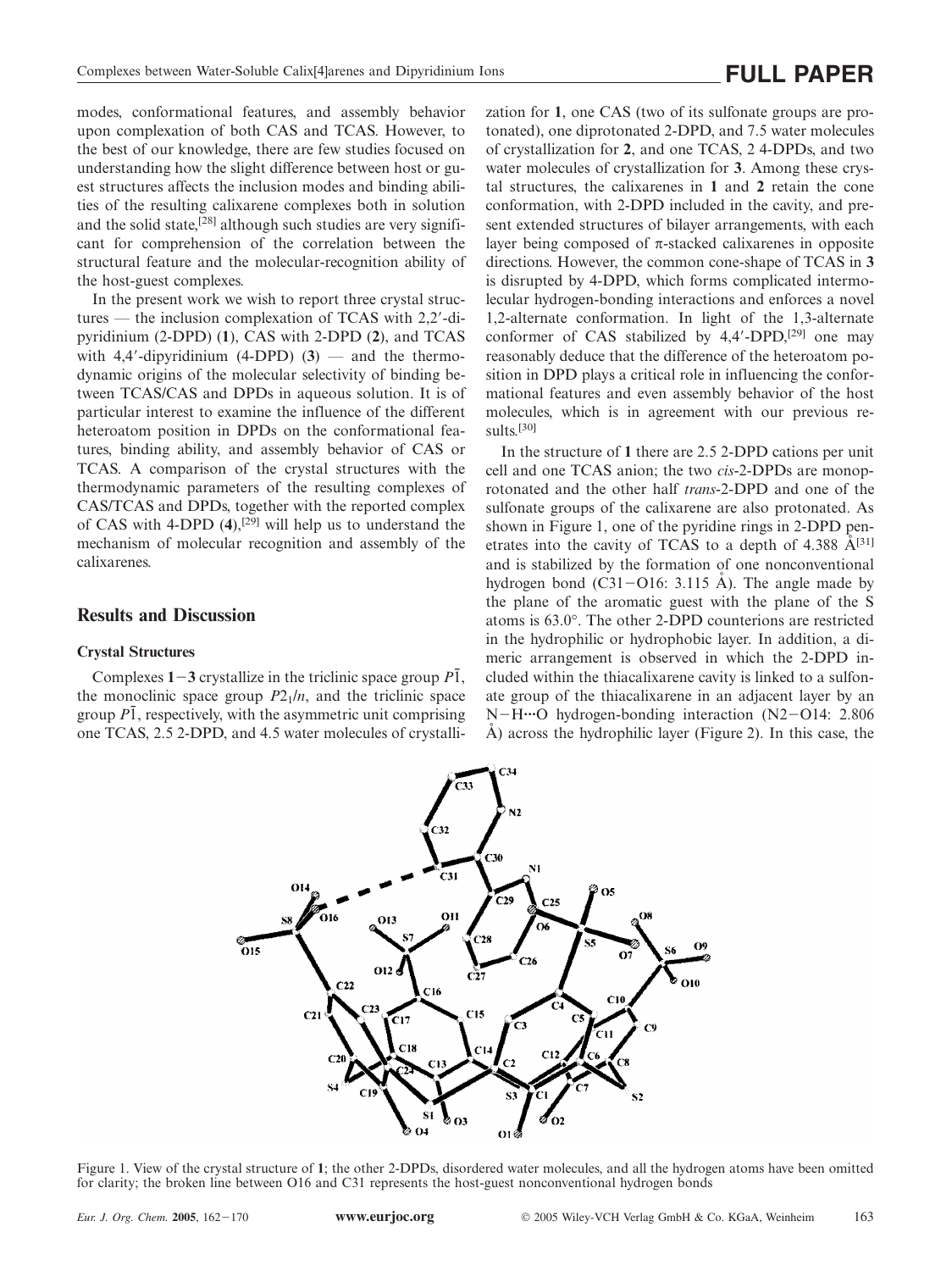



Figure 3. Bilayer packing in the crystal structure of **1** through π**···**π interactions; only 2-DPD molecules are space-filled; disordered water molecules and hydrogen atoms have been omitted for clarity

Figure 2. A *head*-*to*-*head* dimer called as slipped capsule in the crystal structure of **1**; it is formed by the conjunction of hydrogen bonds between host and guest; the other 2-DPDs, disordered water molecules, and all the hydrogen atoms have been omitted for clarity

thiacalixarene unit adopts a conventional cone configuration of approximate  $C_{4v}$  symmetry with all the oxygen atoms of the phenolic hydroxy groups in a nearly coplanar arrangement. The four aromatic rings constituting the wall of the calix are nearly upright, with corresponding dihedral angles of 63.9°, 66.7°, and 79.1°, respectively. The S**···**S (trans sulfonate) approaches are nearly equidistant  $(S5-S7)$ : 10.726 Å; S6-S8: 11.152 Å). Furthermore, the *head-to-head* dimer further self-assembles in the common up-down fashion to form clay-like bilayer supramolecules with the hydrophobic midsections of adjacent molecules mutually aligned through intermolecular  $\pi$ -stacking interactions, with ring-centroid separations of  $3.637 \text{ A}$  (C7-C12) ring $\cdot$ •··C7-C12 ring) and 3.847  $\dot{A}$  (C13-C18 ring···C13-C18 ring); it is also stabilized by a hydrogen bond  $(O3-O12: 2.455 \text{ Å}; \text{Figure 3}).$ 

In the structure of **2**, 2-DPD is included into the cavity of CAS to a depth of  $4.381$  Å, with an angle between the plane of the aromatic guest and the plane of the methylene bridges of 48.9°. There are two clear edge-to-face π-stacking interactions between the included 2-DPD portion and the aromatic rings of CAS to reinforce the host-guest complexation. The C30-H30 bond of the 2-DPD points towards the center of the C16–C21 ring with an H30·····ring centroid distance of 2.575 A and an C30-H30····centroid angle of  $160.6^\circ$ . The C29-H29 bond points towards the center of the C23-C28 ring with an H29·····ring centroid distance of 2.724  $\AA$  and a C29-H29····centroid angle of 162.8°. Accordingly, the cavity of CAS is forced apart somewhat to  $C_{2v}$  symmetry, with S<sup>\*\*\*</sup>S approaches of 9.932 A  $(S1-S3)$  and 11.181 Å  $(S2-S4)$ , although the calixarene framework retains its cone shape in which the four aromatic rings constituting the wall of the calix form angles of 68.8°, 62.0 $^{\circ}$ , and 67.6 $^{\circ}$ , respectively (Figure 4). The conformational distortion of CAS in **2** is reasonable because the cleft-shaped C*2v* conformation of CAS is particularly suited to the inclusion of planar, aromatic guest species.[13] The packing structure of **2** is shown in Figure 5 and show that CAS arranges itself into a conventional bilayer arrangement by an interplay between the  $C-H$  groups and the aromatic ring involving the methylene groups of the calixarenes<sup>[32]</sup>  $(C15-H\cdot\cdot\cdot\text{centroid}$  of  $C2-C7$  ring: 3.375  $\dot{A}$ ;  $C22-H$ **···**··centroid of  $C9-C14$  ring:  $3.687$  Å;  $C8-H\cdot\cdot\cdot$ centroid of  $C23-C28$  ring:  $3.312$  Å; C1-H····centroid of C16-C21 ring:  $3.365$  Å;). In addition, the closest  $O3 \cdot O5$  contact is 3.070 Å, which indicates that



Figure 4. View of complex **2**; water molecules, counterions, and hydrogen atoms have been omitted for clarity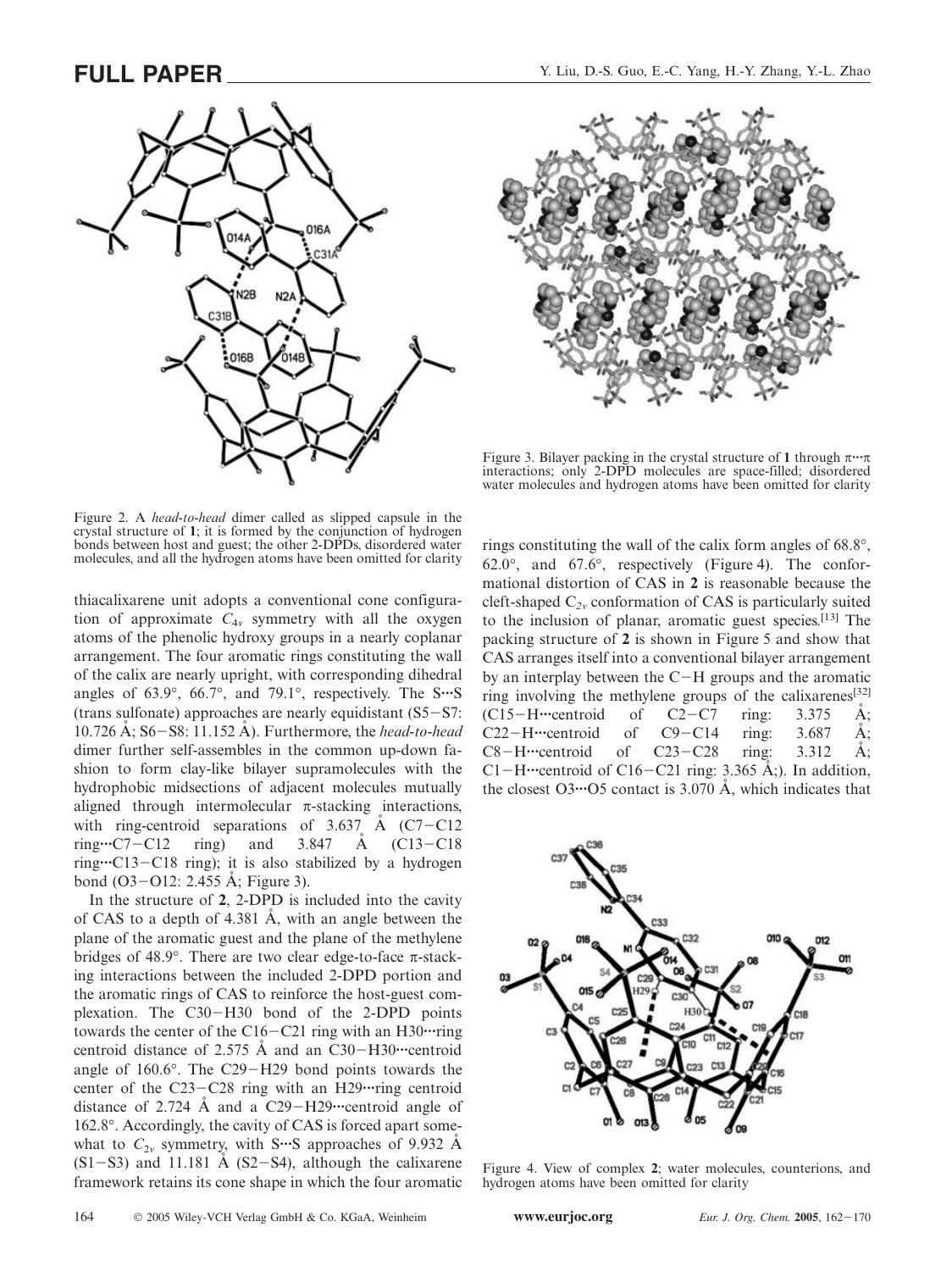weak hydrogen bonding likely helps to stabilize the bilayer arrangements.



Figure 5. B-layer packing in the crystal structure of **2** through C-H**···**π interactions; only 2-DPD molecules are space-filled; disordered water molecules and hydrogen atoms have been omitted for clarity

In general, CAS or TCAS organize themselves in an updown fashion to form a clay-like bilayer with the hydrophobic midsections of adjacent molecules mutually aligned and engaged in intermolecular  $\pi \cdot \cdot \pi$  or  $C-H \cdot \cdot \cdot \pi^{[32]}$  interactions. A closer examination of the pack structures in **1** and **2** shows that the driving forces for the formation of the bilayer arrangements are distinct: apparently, TCAS in **1** assembles into a bilayer arrangement mainly due to π**···**π interactions between the phenyl rings of the calixarenes, while the bilayer structure of CAS in **2** is constructed by C-H···π interactions between the methylene bridges and the aromatic rings of the calixarenes. As a result, the hydrophobic and hydrophilic layers are approximately in the region of  $5.051$  and  $8.901$  Å, with a repeat-distance sum of 13.952 A, for the bilayer arrangement of TCAS in 1, which is less than that of 15.275 Å for the CAS in 2, which has a hydrophobic layer of  $7.257$  Å and a hydrophilic layer of  $8.018$   $\AA$ .

The guest molecule is influenced by the microenvironment of the calixarene host upon complexation. As can be seen from Figure 1 and Figure 4, the 2-DPD molecule in **1** adopts a *cis*-planar configuration, and the nitrogen atom of the pyridine ring embedded in the cavity of TCAS points towards the exterior of the cavity, while the 2-DPD molecule in **2** is found in a *trans* configuration, with the twist angle around the central carbon-carbon bond of  $39.9^{\circ}$ , and the nitrogen atom in the pyridine ring embedded in the cavity of CAS points towards the upper wall of the cavity. Both of them deviate from the stable *trans*-planar form in the crystalline state.[33] In crystal **1**, the pyridine ring in the 2-DPD molecule penetrating into the cavity of TCAS is not protonated, and the unprotonated nitrogen atom in the ring points away from the cavity, that is, the orientation of the

pyridine ring is not arbitrary.[26d] On the other hand, the π**···**π interaction between the two 2-DPD molecules in a dimer (Figure 2; their centroid approach is  $3.796$  Å) is favorable for the two pyridine rings in each 2-DPD to assume a coplanar configuration. In addition, the strong N2-H2····O14 hydrogen-bonding interaction  $(d_{H2}$ <sup>\*</sup>····O14 = 2.057 A˚ ; *Φ*N2H2**···**O14 145.1°) together with the nonconventional C31-H31····O16 hydrogen bond $(d_{H31}$ ····<sub>O16</sub> = 2.490 Å;  $\Phi_{C31-H31}$ ···· $O16 = 124.8^\circ$ ) further stabilize the *cis*planar form of 2-DPD. It is interesting that the *cis*-planar configuration of 2-DPD is completely induced by noncovalent interactions, except the chelated-cis form in its metal chelate compounds.<sup>[34-36]</sup> In the crystal structure of 2 a nonconventional hydrogen bond between C35 in 2-DPD and O14 in the adjacent CAS makes the twisting angle of the two pyridine rings exceed the common range, $[37]$  up to 39.9° in *trans* form.

As compared with the resulting bilayer supramolecular complexes **1** and **2** with 2-DPD, 4-DPD forms different host-guest complexes upon complexation with CAS and TCAS. Atwood et al.<sup>[29]</sup> have reported the crystalline complex of CAS with 4-DPD, in which CAS assumes a socalled 1,3-alternate conformation. Here we have prepared the crystalline complex of TCAS with 4-DPD (**3**) by hydrothermal synthesis, where the TCAS adopts a 1,2-alternate conformation (see a in Figure 6) and the 4-DPD moiety is stabilized by seven kinds of hydrogen bonding interactions between host and guest, as shown in Figure 6 (b). The conformation difference between TCAS and CAS may be attributed to the different bridge-linkages of TCAS and CAS, which provide the intrinsic features of their frameworks, such as flexibility. Furthermore, it is interesting to note that **3** and **4** present very similar physical properties, such as their yellow color, their high degree of stability, and their water insolubility, while both **1** and **2** are colorless crystals that are air-sensitive and water-soluble; this indicates that the different nitrogen position in DPD influences not only the conformational features of host molecules but also the physical properties of the complexes.

#### **Complexation Thermodynamics**

In order to investigate quantitatively the inclusion phenomena of the complexation of TCAS/CAS with the DPDs and illuminate further their binding ability and selectivity, an isothermal titration calorimetry (ITC) titration was performed at 25  $\degree$ C in aqueous buffer solution to give the binding constants  $(K<sub>S</sub>)$  and the thermodynamic parameters of 2-DPD and 4-DPD upon complexation with CAS and TCAS. The crystals were obtained in the acidic solution, so we also selected the corresponding condition for the isothermal calorimetric measurements. A phosphate buffer was chosen because it has no apparent influence on complexation, whereas other typical biological buffers tested previously interact with the calixarene sulfonates.[38]

A typical titration curve of TCAS with 2-DPD is shown in Figure 7; the thermodynamic parameters obtained are listed in Table 1. As expect, the obtained data are consistent with a 1:1 bonding model, although their binding ability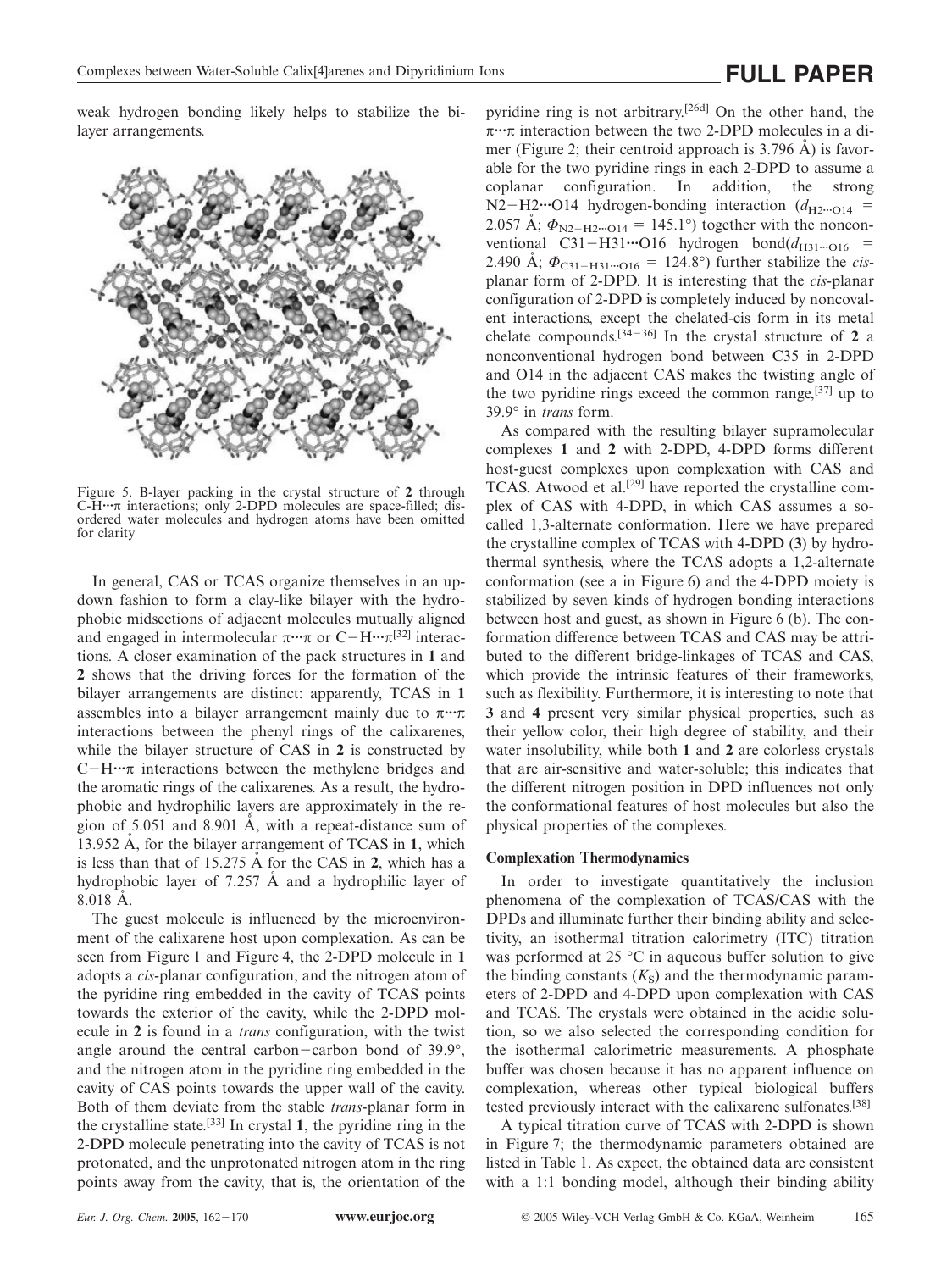

Figure 6. a) View of complex **3**, showing the so-called 1,2-alternate conformer; the other 4-DPDs, water molecules, and all the hydrogen atoms have been omitted for clarity; the broken line between O4 and N1 represents the host-guest hydrogen bonds; b) view showing the hydrogen-bonded network; hydrogen atoms have been omitted for clarity; H-bonds are drawn between donor and acceptor atoms (O1-O9: 2.873; N1-O4: 2.979; N1-O8: 3.096; O2-O9: 2.960; N2-O8: 2.862; O9-O3: 2.959; O9-O7: 2.955)

and thermodynamic parameters are entirely different from each other.

As shown in Table 1, the  $K<sub>S</sub>$  values obtained for the complexation of TCAS/CAS with 2-DPD are larger than those with 4-DPD, i.e., 2.5 times for TCAS and 8.7 times for CAS. The crystal structures of complexes **14** are useful for our understanding these observations. Compared with 4-DPD in crystals **3** and **4**, 2-DPD in crystals **1** and **2** protrudes into the cavity of calixarenes, so the host-guest interaction between 2-DPD and TCAS/CAS is stronger than that of 4-DPD and therefore it forms more-stable inclusion complexes. Interestingly, although the replacement of bridging CH<sub>2</sub> groups in CAS by sulfides provides an enlargement of the cavity size for TCAS to accommodate more types of guest, the  $K<sub>S</sub>$  values for the complexation of TCAS with DPD are smaller than those of CAS. Considering that electrostatic, hydrogen bonding, and  $\pi$ -stacking interactions exist in both cases, one reasonable explanation for the ''abnormal'' binding ability is that the van der Waal's interactions arising from the size/shape matching between CAS and DPD have a pronounced effect on the inclusion ability of CAS. The combination of these factors causes the exceptionally high binding constant for the complexation of CAS with 2-DPD.

The obtained thermodynamic data clearly indicate that the complexation of DPD with TCAS/CAS in aqueous phosphate buffer solution is exclusively driven by the large

negative enthalpy changes  $(-\Delta H^{\circ} = 18.0 - 36.7 \text{ kJ/mol})$ , which are canceled in part by moderate entropy changes  $(-T\Delta S^{\circ} = 2.5-13.8 \text{ kJ/mol})$ , as shown in Table 1. In spite of the compensation between the negative ∆*H*° and *T*∆*S*°, the complex stabilities  $(K<sub>S</sub>)$  in aqueous phosphate buffer solution are completely different. As can be seen from Table 1, the complexation of TCAS/CAS with 2-DPD gives more-favorable enthalpy gains  $(\Delta H^{\circ}_1 - \Delta H^{\circ}_3 = -9.5$ kJ·mol<sup>-</sup>;  $\Delta H^{\circ}{}_{2} - \Delta H^{\circ}{}_{4} = -12.2$  kJ·mol<sup>-</sup>) than that of TCAS/CAS with 4-DPD. It is known that negative enthalpy contributions may arise mainly from the electrostatic, hydrogen bonding, π-stacking, and van der Waal's interactions during the course of the complexation of host with guest, and therefore the results could be attributed to the additional  $\pi$ -stacking and van der Waal's interactions between 2-DPD and TCAS/CAS that are observed in the resulting crystals. It is also noted that CAS gives a morenegative enthalpy change ( $\Delta H^{\circ}{}_{2} - \Delta H^{\circ}{}_{1} = -9.2 \text{ kJ·mol}^{-}$ ;  $\Delta H^{\circ}{}_{4} - \Delta H^{\circ}{}_{3} = -6.5$  kJ·mol<sup>-</sup>) upon complexation with DPDs than TCAS. In contrast, the complexation of TCAS/ CAS with DPDs exhibits unfavorable entropy changes  $(-2.5 \text{ kJ/mol}$  to  $-13.8 \text{ kJ/mol}$ , and the global profiles of  $T\Delta S^{\circ}$  is reversed as compared with the  $K_S$  values, that is to say, the smaller the entropy changes the higher the complex stability, and vice versa. It is reasonable to suppose that the negative entropy changes mainly result from the loss of conformational degrees of freedom for the hosts and struc-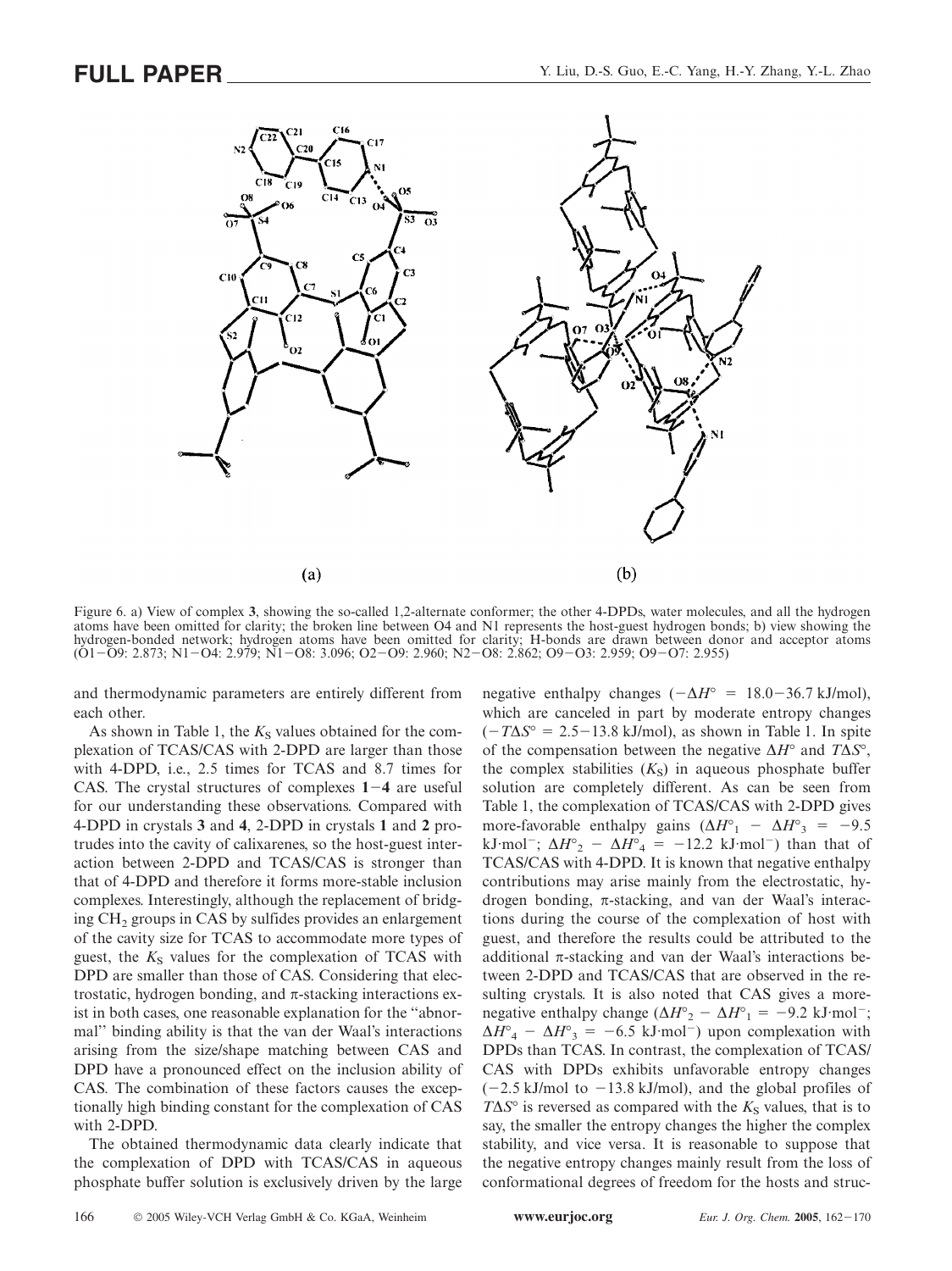

Figure 7. Calorimetric titration of 2-DPD with TCAS in aqueous solution at 25 °C; a) calorimetric titration of TCAS with 2-DPD in a phosphate buffer solution (pH 2.0) at  $T = 25$  °C: (I) raw data for 25 sequential injections (10 µL per injection) of TCAS solution (20.12 mm) into 2-DPD solution (1.04 mm); (II) reaction heat obtained from the integration of the calorimetric traces; b) heat effects of the dilution (I) and the complexation reaction (II) of TCAS with 2-DPD for each injection during titration microcalorimetric experiments; c) ''net'' heat effects of complexation of TCAS with 2-DPD for each injection, obtained by subtracting the dilution heat from the reaction heat, which was fitted by computer simulation using the ''one set of binding sites'' model

tural freezing upon complexation, and the structurally slight difference between TCAS and CAS as well as between 2-DPD and 4-DPD would lead to the distinct *T*∆*S*° values. Moreover, it is noted that the entropy loss upon complexation with the same guest molecules adds about 4.3  $kJ·mol<sup>-1</sup>$  on going from TCAS to CAS, while upon complexation with the same host molecules it adds about 7.0  $kJ \cdot mol^{-1}$  on going from 4-DPD to 2-DPD. The TCAS molecule possesses a larger cavity than CAS, so its loss of conformational degrees of freedom is certainly less, thus mak-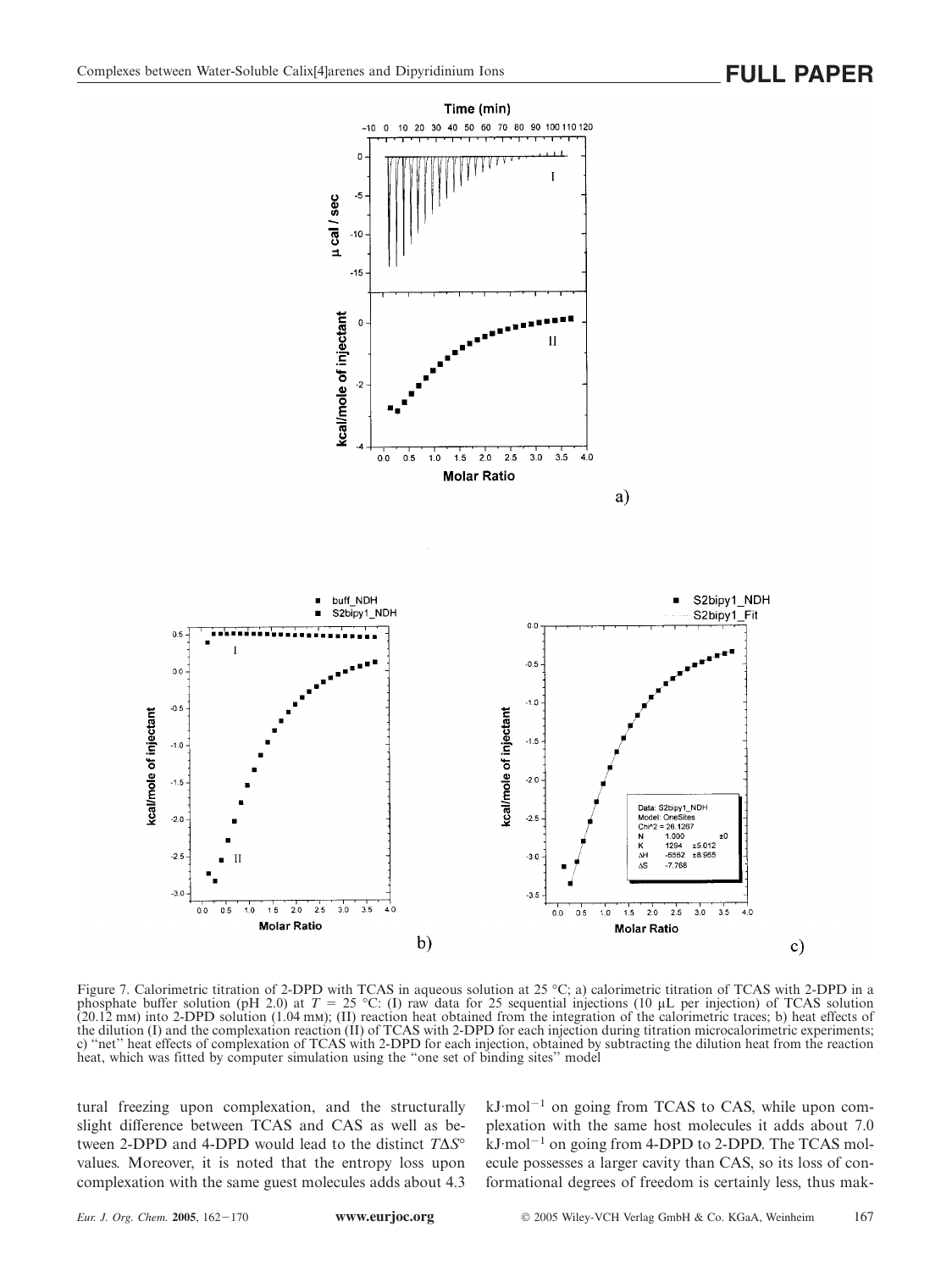| Reaction       | [Guest]<br>(mM) | [Host]<br>(mM) | N[a] | $K_{S}$         | $\Delta G^\circ$<br>$(kJ \cdot mol^{-1})$ | $\Lambda H^\circ$<br>$(kJ \cdot mol^{-1})$ | $T\Lambda S^{\circ}$<br>$(kJ \cdot mol^{-1})$ |
|----------------|-----------------|----------------|------|-----------------|-------------------------------------------|--------------------------------------------|-----------------------------------------------|
| $TCAS + 2-DPD$ | 1.04            | 20.12          |      | $1315 \pm 20$   | $-17.8 \pm 0.0$                           | $-27.5 \pm 0.1$                            | $-9.7 \pm 0.1$                                |
| $CAS +2-DPD$   | 0.52            | 10.24          |      | $10260 \pm 190$ | $-22.9 \pm 0.0$                           | $-36.7 + 0.2$                              | $-13.8 \pm 0.3$                               |
| $TCAS +4-DPD$  | 1.02            | 20.12          |      | $523 \pm 7$     | $-15.6 \pm 0.1$                           | $-18.0 \pm 0.1$                            | $-2.5 \pm 0.2$                                |
| $CAS +4-DPD$   | 0.51            | 10.24          |      | $1185 + 2$      | $-17.6 + 0.1$                             | $-24.5 \pm 0.1$                            | $-7.0 \pm 0.1$                                |

Table 1. Binding constants (K<sub>S</sub>), standard enthalpy Δ*H*<sup>°</sup> (kJ·mol<sup>-1</sup>), and entropy changes *T*Δ*S*<sup>°</sup> (kJ·mol<sup>-1</sup>) for 1:1 inclusion complexation of TCAS and CAS with 2-DPD and 4-DPD at 25  $^{\circ}$ C in phosphate buffer solution (pH 2.0)

[a] Number of microcalorimetric titration experiments performed.

ing the entropy losses upon complexation with DPDs smaller than with CAS. On the other hand, according to the crystal structures, the 2-DPD molecule possesses lower symmetry, which results in a relatively strong polarity as compared with that of 4-DPD,[30,39] and a stronger solvation degree, which making its desolvation difficult. In other words, the desolvation of 4-DPD is easier, which is well supported by the crystal structures of **3** and **4**: in **3** there are two water molecules in the unit cell, whereas in **4** no solvent water molecule is found.[29]

## **Conclusion**

In conclusion, three inclusion complexes possessing the triclinic space group  $P\bar{1}$  for **1**, the monoclinic space group  $P2_1/n$  for **2**, and the triclinic space group  $P\overline{1}$  for **3** were constructed by the complexation of CAS and TCAS with 2-DPD and 4-DPD. Crystallographic studies have shown that the calixarenes in **1** and **2** assemble themselves into bilayer aggregations, whereas **3** is a simple inclusion complex of TCAS with 4-DPD in which TCAS adopts a 1,2 alternate conformation. Further thermodynamic investigation has indicated that the enhanced complex stability is attributed to the enthalpy gains corresponding to the binding modes in the solid state. That is, deep inclusion of 2- DPD by CAS gives the largest binding constant and shows a highly molecular selectivity of up to nine times for the 2-DPD/4-DPD pairs. The obtained results reveal that the different positions of the nitrogen atoms in DPDs play a crucial role in controlling the molecular assemblies and thermodynamic properties of calixarenes, which is important for the design of supramolecular aggregations of calixarenes by finely manipulating the guest molecules.

# **Experimental Section**

**Materials and Instruments:** 2,2-Dipyridine and 4,4-dipyridine are commercially available and were used without further purification. The *p*-sulfonatocalix<sup>[4]</sup> arene tetrasodium salt  $\text{Na}^+$ <sub>4</sub> $\text{CAS}^-$ <sup>[7]</sup> and *p*sulfonatothiacalix[4]arene tetrasodium salt  $Na^+{}_4TCAS^{-116}$  were prepared according to the procedures reported before. According to the  $pK_a$  of the dipyridines,<sup>[40]</sup> the value of pH was maintained at less than 1 in the preparation of crystals of  $1-4$  to ensure that the dipyridines are diprotonated. Sodium dihydrogen phosphate was dissolved in distilled, deionized water to make a 0.1 mol·dm<sup>-3</sup>

phosphate solution, then was adjusted to pH 2.0 as a buffer solution by addition of  $H_3PO_4$  for the isothermal calorimetric measurements.

Elemental analyses were performed on a Perkin-Elmer 2400C instrument.

The microcalorimetric titrations were performed on an isothermal titration microcalorimeter (VP-ITC), purchased from Microcal Co. (Northampton, MA) at atmospheric pressure and 25 °C in aqueous phosphate buffer solution (pH 2.0). pH 2.0 was chosen due to the restriction of the ITC equipment. In each run, a solution of host in a 0.250 mL syringe was sequentially injected with stirring at 300 rpm into a solution of guest in the sample cell (1.4227 mL volume). Each solution was degassed and thermostatted using a ThermoVac accessory before titration. A control experiment to determine the heat of dilution was carried out for each run by performing the same number of injections with the same concentration of host compound as used in the titration experiments into a pure buffer solution without the guest compound. The dilution enthalpies determined in control experiments were subtracted from the enthalpies measured in the titration experiments to obtain the net reaction heat.

The ORIGIN software (Microcal Inc.), which was used to simultaneously compute the equilibrium constant  $(K<sub>s</sub>)$  and standard molar enthalpy of reaction (∆*H*°) from a single titration curve, gave a standard deviation based on the scatter of the data points in the titration curve. The net reaction heat in each run was calculated by the ''one set of binding sites'' model. Additionally, the first point was removed from the titration curve as the concentration of host in the cell far exceeded the concentration of the guest.

To check the accuracy of the observed thermodynamic quantities, two independent titration experiments were carried out; the average values obtained for the complex stability constant  $(K<sub>s</sub>)$ , standard free energy (∆*G*°), enthalpy (∆*H*°), and entropy changes (*T*∆*S*°) for 1:1 inclusion complexation of DPDs with TCAS or CAS are listed in Table 1.

**Preparation of 1:** Four equivalents of 2,2'-dipyridine was added to an aqueous solution of TCAS (0.05 mmol, 10 mL). Under stirring, 1 m HCl was dropped to adjust the pH to less than 1. After filtration, the filtrate was allowed to evaporate for about one week to yield 36 mg (56%) of **1**. The colorless crystalS formed were collected along with the mother liquor for the X-ray crystallographic analyses. C<sub>49</sub>H<sub>36</sub>N<sub>5</sub>O<sub>16</sub>S<sub>8</sub><sup>·</sup>4.5H<sub>2</sub>O (1288.4): calcd. C 45.68, H 3.52, N 5.44, S 19.91; found C 45.61, H 3.55, N 5.41, S 19.89.

**Preparation of 2:** CAS (0.05 mmol) was dissolved in 1 M HCl (10 mL), then 2 equiv. of 2,2-dipyridine was added. After stirring for a few minutes, the solution was filtered and the filtrate was allowed to evaporate slowly for about two weeks to yield 32 mg (62%) of **2**. The colorless crystals formed were collected along with the mother liquor for the X-ray crystallographic analyses.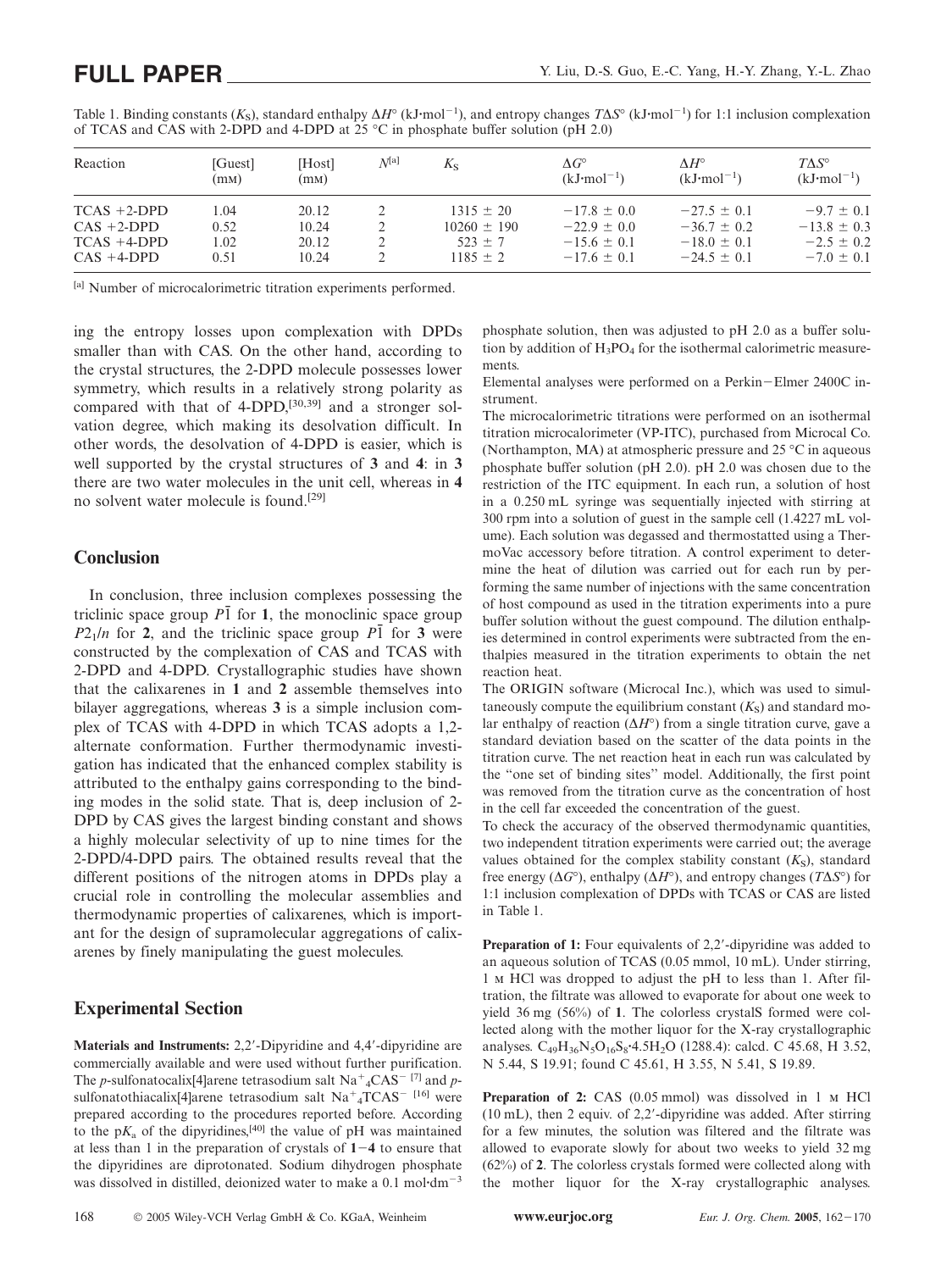|                                                    | 1                              | $\overline{2}$                 | 3                              |
|----------------------------------------------------|--------------------------------|--------------------------------|--------------------------------|
| Formula                                            | $C_{49}H_{45}N_5O_{20.50}S_8$  | $C_{38}H_{47}N_2O_{23.50}S_4$  | $C_{44}H_{36}N_4O_{18}S_8$     |
| $M_r$ (g mol <sup>-1</sup> )                       | 1288.38                        | 1036.02                        | 1165.25                        |
| Crystal system                                     | triclinic                      | monoclinic                     | triclinic                      |
| Space group                                        | $P\bar{1}$                     | $P2_1/n$                       | $P\bar{1}$                     |
| $\overline{z}$<br><i>a</i> (Å)                     | $\overline{c}$                 | 4                              |                                |
|                                                    | 14.634(4)                      | 12.133(4)                      | 9.475(4)                       |
| $b(\AA)$                                           | 14.812(4)                      | 29.653(11)                     | 10.311(5)                      |
| c(A)                                               | 15.798(5)                      | 12.323(5)                      | 15.274(8)                      |
| $a$ (°)                                            | 108.907(4)                     | 90                             | 73.379(6)                      |
| $\beta$ (°)                                        | 101.396(4)                     | 91.771(6)                      | 84.377(6)                      |
| $\stackrel{\gamma}{\nu}{}_{(A)}^{\circ}$           | 99.676(5)                      | 90                             | 79.072(5)                      |
|                                                    | 3074.7(15)                     | 4431(3)                        | 1402.3(11)                     |
| $\rho_{\text{calcd.}}$ (g cm <sup>-3</sup> )       | 1.392                          | 1.553                          | 1.380                          |
| F(000)                                             | 1332                           | 2164                           | 600                            |
| T(K)                                               | 293(2)                         | 293(2)                         | 293(2)                         |
| $μ(Mo-Kα)$ (mm <sup>-1</sup> )                     | 0.365                          | 0.307                          | 0.388                          |
| Crystal size (mm)                                  | $0.22 \times 0.18 \times 0.16$ | $0.22 \times 0.16 \times 0.14$ | $0.20 \times 0.16 \times 0.06$ |
| Range scanned $\theta$ ( $\degree$ )               | $1.74 - 25.00$                 | $1.37 - 25.01$                 | $2.09 - 25.01$                 |
| Index range                                        | $-15 \le h \le 17$             | $-13 \le h \le 14$             | $-11 \le h \le 11$             |
|                                                    | $-15 \le k \le 17$             | $-35 \le k \le 32$             | $-12 \le k \le 11$             |
|                                                    | $-18 \le l \le 17$             | $-14 \le l \le 12$             | $-18 \le l \le 9$              |
| Reflections collected                              | 15953                          | 22572                          | 5992                           |
| Unique reflections                                 | 10756                          | 7812                           | 4473                           |
| $R_{\rm int}$                                      | 0.0349                         | 0.0286                         | 0.0799                         |
| $R_1$ [ $I > 2\sigma(I)$ ]                         | 0.0817                         | 0.0620                         | 0.1197                         |
| $wR_2$ (all data)                                  | 0.2956                         | 0.1813                         | 0.3581                         |
| $(\Delta \rho)$ max. $(e \cdot \mathring{A}^{-3})$ | 0.793                          | 0.838                          | 0.901                          |
| $(\Delta \rho)$ min. (e·A <sup>-3</sup> )          | $-0.410$                       | $-0.565$                       | $-0.875$                       |

Table 2. Crystal structure data and details of structure refinements for **13**

C38H32N2O16S4**·**7.5H2O (1036.0): calcd. C 44.05, H 4.57, N 2.70, S 12.38; found C 44.03, H 4.59, N 2.68, S 12.35.

**Preparation of 3:** TCAS (0.05 mmol) and 4,4'-dipyridine (4 equiv.) were suspended in 5 mL of water ( $pH < 1$  adjusted by HCl) in a Teflon-lined stainless-steel bomb, which was then sealed, heated at 120 °C under hydrothermal conditions for 2 d, and then cooled gradually to room temperature at 2 °C per hour during about 3 d. The yellow, water-insoluble crystalline solid of **3** (45 mg, 78%) was collected and characterized by X-ray crystallographic analyses. C44H36N4O16S8**·**2H2O (1165.3): calcd. C 45.35, H 3.11, N 4.81, S 22.01; found C 45.38, H 3.15, N 4.78, S 21.98.

**X-ray Crystal-Structure Determinations:** The X-ray intensity data for **13** were collected on a standard Siemens SMART CCD Area Detector System equipped with a normal-focus molybdenum-target X-ray tube ( $λ = 0.71073$  Å) operating at 2.0 kW (50 kV, 40 mA) and a graphite monochromator at  $T = 293(2)$  K. The structures were solved by direct methods and refined by full-matrix leastsquares on *F*<sup>2</sup> (Siemens, SHELXTL-97). Summaries of crystal data and refinements are given in Table 2.

CCDC-246363 (for **2**), -246364 (for **1**), and -246365 (for **3**) contain the supplementary crystallographic data for this paper. These data can be obtained free of charge from The Cambridge Crystallographic Data Centre via www.ccdc.cam.ac.uk/data request/cif.

### **Acknowledgments**

This work was supported by NNSFC (90306009, 20272028 and 20372038) and Tianjin Natural Science Foundation (No. 043604411), which are gratefully acknowledged.

- [1] For books about calixarenes, see: [1a] C. D. Gutsche, *Calixarene Revisited*, in *Monographs in Supramolecular Chemistry* (Ed.: J. F. Stoddart), Royal Society of Chemistry, Cambridge, **1998**. [1b] L. Mandolini, R. Ungaro, *Calixarenes in Action*, Imperial College Press, London, **2000**. [1c] G. J. Lumetta, R. D. Rogers, A. S. Gopalan, *Calixarenes for Separations*, American Chemical
- <sup>[2]</sup> D. Diamond, K. Nolan, *Anal. Chem.* **2001**, 73, 22A-29A.
- <sup>[3]</sup> R. Ludwig, *Fresenius J. Anal. Chem.* **2000**,  $367$ ,  $103-128$ .<br><sup>[4]</sup> A. Katz, P. D. Costa, A. C. P. Lam, J. M. Notestein, *Cl.*
- [4] A. Katz, P. D. Costa, A. C. P. Lam, J. M. Notestein, *Chem. Mater.* **2002**, 14, 3364-3368.
- [5] L. Baldini, C. Barcchini, R. Cacciapaglia, A. Casnati, L. Mandolini, R. Ungaro, *Chem. Eur. J.* **2000**, *6*, 1322-1330.
- [6] A. Friggeri, F. C. J. M. van Veggel, D. N. Reinhoudt, *Chem. Eur. J.* **1999**, 5, 3595-3602.
- [7] G. Arena, A. Contino, G. G. Lombardo, D. Sciotto, *Thermochim. Acta* **1995**, 264, 1-11.
- [8] [8a] S. Shinkai, H. Koreishi, K. Ueda, T. Arimura, O. Manabe, *J. Am. Chem. Soc.* **1987**, *109*, 6371-6376. <sup>[8b]</sup> V. Ball, M. Winterhalter, F. Perret, G. Esposito, A. W. Coleman, *Chem. Commun.* **2001**, 2276-2277. <sup>[8c]</sup> A. Specht, P. Bernard, M. Goeldner, L. Peng, Angew. Chem. 2002, 114, 4902-4905; Angew. Chem. *Int. Ed.* 2002, 41, 4706-4708. <sup>[8d]</sup> S. Shinkai, K. Araki, T. Matsuda, N. Nishiyama, H. Ikeda, I. Takasu, M. Iwamato, *J. Am. Chem. Soc.* **1990**, *112*, 9053-9058. <sup>[8e]</sup> G. Arena, A. Casnati, A. Contino, G. G. Lombardo, S. Sciotto, R. Ungaro, *Chem. Eur. J.* **1999**, *5*, 738744. [8f] S. Arimori, S. Shinkai, *J. Chem. Soc., Perkin Trans. 1* **1993**, 887-903. <sup>[8g]</sup> S. J. Dalgarno, M. J. Hardie, M. Makha, C. L. Raston, *Chem. Eur. J.* **2003**, *9*, 2834-2839. [8h] S. J. Dalgarno, C. L. Raston, *Dalton Trans.* 2003, 287-290. <sup>[8i]</sup> J. L. Atwood, G. W. Orr, C. M. Means, F. Hamada, H. Zhang, S. G. Bott, K. D. Robinson, *Inorg. Chem.* **1992**, 31, 603–606. <sup>[8j]</sup> J. L. Atwood, S. J. Dalgarno, M. J. Hardie, C. L. Raston, *New. J. Chem.* **2004**, 28, 326-328.